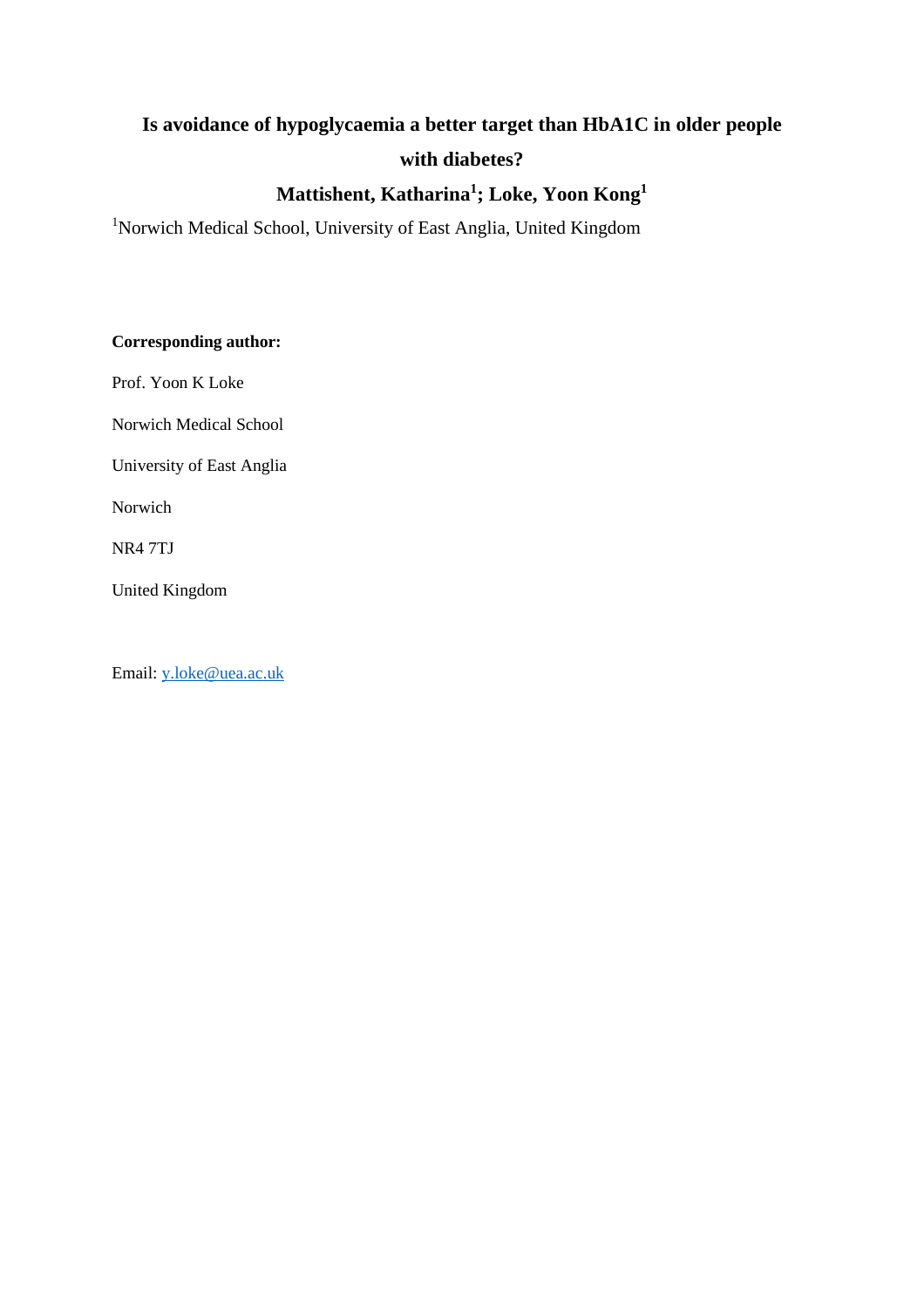In this commentary, the authors put forward a case for greater use of continuous glucose monitoring (CGM) in older people with diabetes to aid deprescribing and avoidance of hypoglycaemia rather than using HbA1c targets.

Diabetes mellitus is a complex chronic illness often accompanied by multiple co-morbidities and polypharmacy in the older person . Worldwide, there are about 425 million people living with diabetes, of whom approximately 123 million are aged between 65 to 99 years.

The aim of diabetes management is to achieve optimum glycaemic control, in order to prevent long-term microvascular, macrovascular and neurological complications. Glycated haemoglobin (HbA1C) is currently the key surrogate marker for long-term diabetes control and complications. However, HbA1C is depicts only a single estimate of average glucose over the last 2–3 months, and fails to give information on glucose fluctuations or variability in the patient's daily life. An established method of capturing glucose levels on a day to day basis is via finger-prick testing (self-monitoring of blood glucose (SMBG)). However, a Cochrane review reported that SMBG did not provide consistent long-term improvements in glycaemic control for non-insulin users with Type 2 diabetes(1).

The challenge regarding the evidence-based management of diabetes in older people is that the bulk of the underlying data comes from randomized controlled trials in younger participants. Lipska et al have pointed out that older people may not benefit from tight glycaemic control in the same way that younger adults do, and that older people are prone to serious adverse effects of hypoglycaemia from intensive therapy targeted at lowering HbA1C (2). Various guidelines for the management of diabetes in older people have been developed, which contain recurring themes such as adopting a more personalised approach taking into account each person's co-morbidities, frailty, polypharmacy and life expectancy (3).

Despite these guidelines, recent studies have found that older people with type 2 diabetes are still at risk of being overtreated with diabetes drugs. Hambling et al found that nearly a third of older people with type 2 diabetes living in Norfolk, England, were on potentially hazardous agents such as sulfonylureas and/or insulin, despite presence of comorbidities such as chronic kidney disease or dementia that substantially increase the risk of serious adverse effects (4).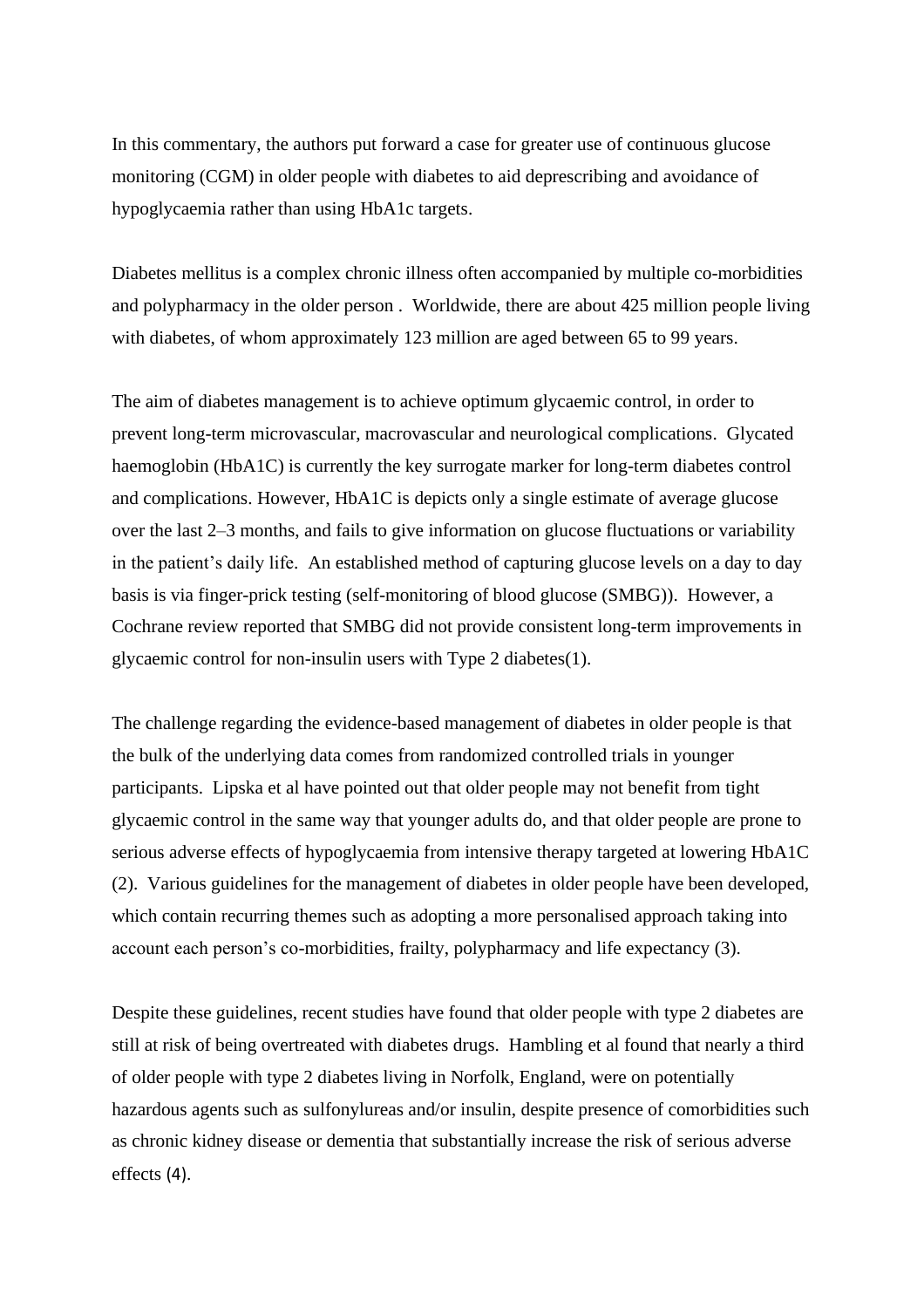There are well-recognized hazards from use of sulfonylureas and insulin in older people, who are at particular risk of hypoglycaemia. Symptoms of hypoglycaemia are person-specific and can change with advancing age, due to changes in the hormonal response to hypoglycaemia(5). This is a particular problem in those with cognitive decline who may not be able to recognize symptoms of hypoglycaemia, or to take action in monitoring blood glucose and self-treating the hypoglycaemia. Feinkohl et al in the Edinburgh Type 2 Diabetes Study found that those with cognitive impairment had a twofold higher incidence of severe hypoglycaemia over 4 years. In addition, severe hypoglycaemia was associated with a steeper decline in cognitive function(6).

Insulin has been shown to be the second most common medication associated with accident and emergency visits or hospitalisation(7). We have identified major consequences such as falls and fractures, mortality and cardiovascular events in older people who have suffered severe hypoglycaemia (8).

Here, the major challenge is difficulty in detecting and recording hypoglycaemia. The disadvantage of widely-used finger prick SMBG is that it will only provide a snapshot of an individual's glucose levels as and when that person makes a conscious decision to test. This is problematic in an older person who may not recognise symptoms of hypoglycaemia and/or has cognitive problems. In addition, neither finger-prick or HbA1c testing provide any insight into trends and variability throughout an entire 24 hour period, as there are no continuous measurements**.** In order to illustrate the weakness of HbA1C as a marker, we have come up with simulated examples in Figure 1 (based on models presented by Vigersky et al.), where three people with completely contrasting daily glucose variation could turn out to have similar measured HbA1c (9).

## **Figure 1 Simulated examples of blood glucose variability throughout the day in three patients who may have similar HbA1C readings (9)**

Whilst HbA1c is currently still recognised as the key surrogate marker to gauge average treatment efficacy, we argue that the inability to measure hypoglycaemia or capture day to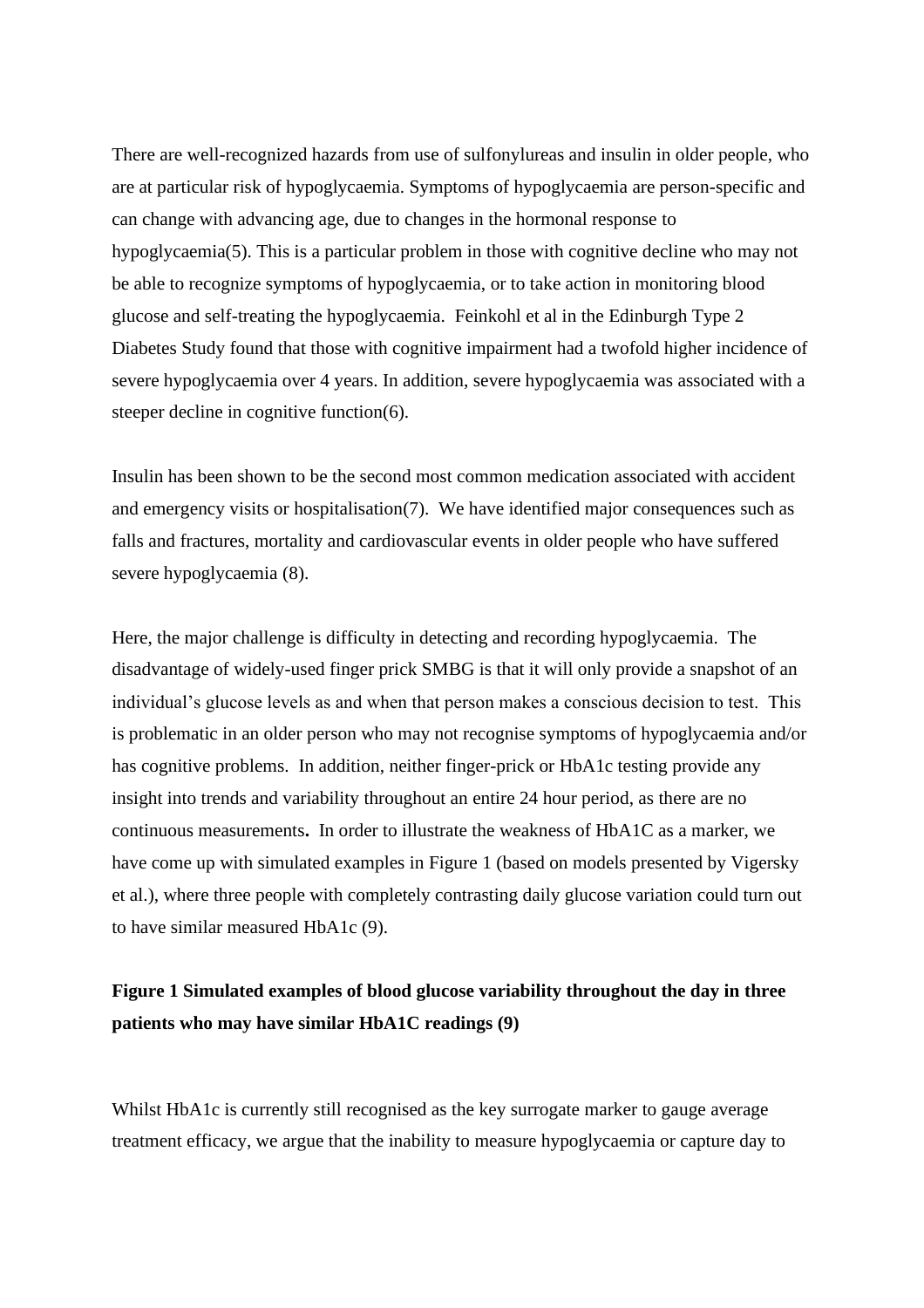day variability, renders it completely uninformative when addressing hypoglycaemia risk and optimizing benefit-harm balance of drug therapy in older people with diabetes.

More importantly, the advent of continuous glucose monitoring (CGM) is a major step forward in enabling round the clock capture of hypoglycaemic episodes (especially at night where the patient may be asleep) and assessment of variability in glucose readings throughout the 10-14 day lifespan of a sensor. Current day CGM systems comprise of a sensor sitting just under a patient's skin that measures interstitial glucose levels Results can either be accessed by the patient through swiping a reader over the sensor or can be transmitted remotely via Bluetooth. Alarms can be set to indicate if glucose levels go too high or low. Newer CGM devices allow real-time sharing of data with either a carer (in older people with cognitive difficulties) or parents (in children with type 1 diabetes).

A systematic review of studies using CGM in older people found that hypoglycaemic episodes were occurring in 28-65% of participants with most of those episodes (80%) being asymptomatic (and thus likely to have gone undetected if the patients were not fitted with the CGM device) (10). Despite the technological challenges and concerns about userfriendliness, recent studies using CGM in older people have shown that older people and their carers find the devices acceptable and helpful in the management of their diabetes (11).

The wealth of data captured by CGM has led to a rethink of how the findings should be interpreted to guide prescribing of diabetes medications. CGM measurements provide information on the percentage of readings and time spent per day within target, below target or above target. An international panel of experts has produced recommendations for clinical targets for CGM data(12). Importantly, for older adults the recommendation is to have less than 15 minutes per day exposed to hypoglycaemia (below 3.9 mmol/L), whilst having more than twelve hours per day between in the optimal range of 3.9-10 mmol/L.

Instead of focusing on HbA1C, clinicians should, with the aid of CGM, interpret "time in range" to inform and tailor an individual's diabetes medication. Indeed, CGM can be considered as a particularly sophisticated form of therapeutic drug monitoring where the body's response to the drug can constantly be evaluated to guide accurate medication regimens. In older people with diabetes who are at high risk of adverse effects, CGM enables fine and regular adjustments to the drug regimen to achieve an acceptable balance between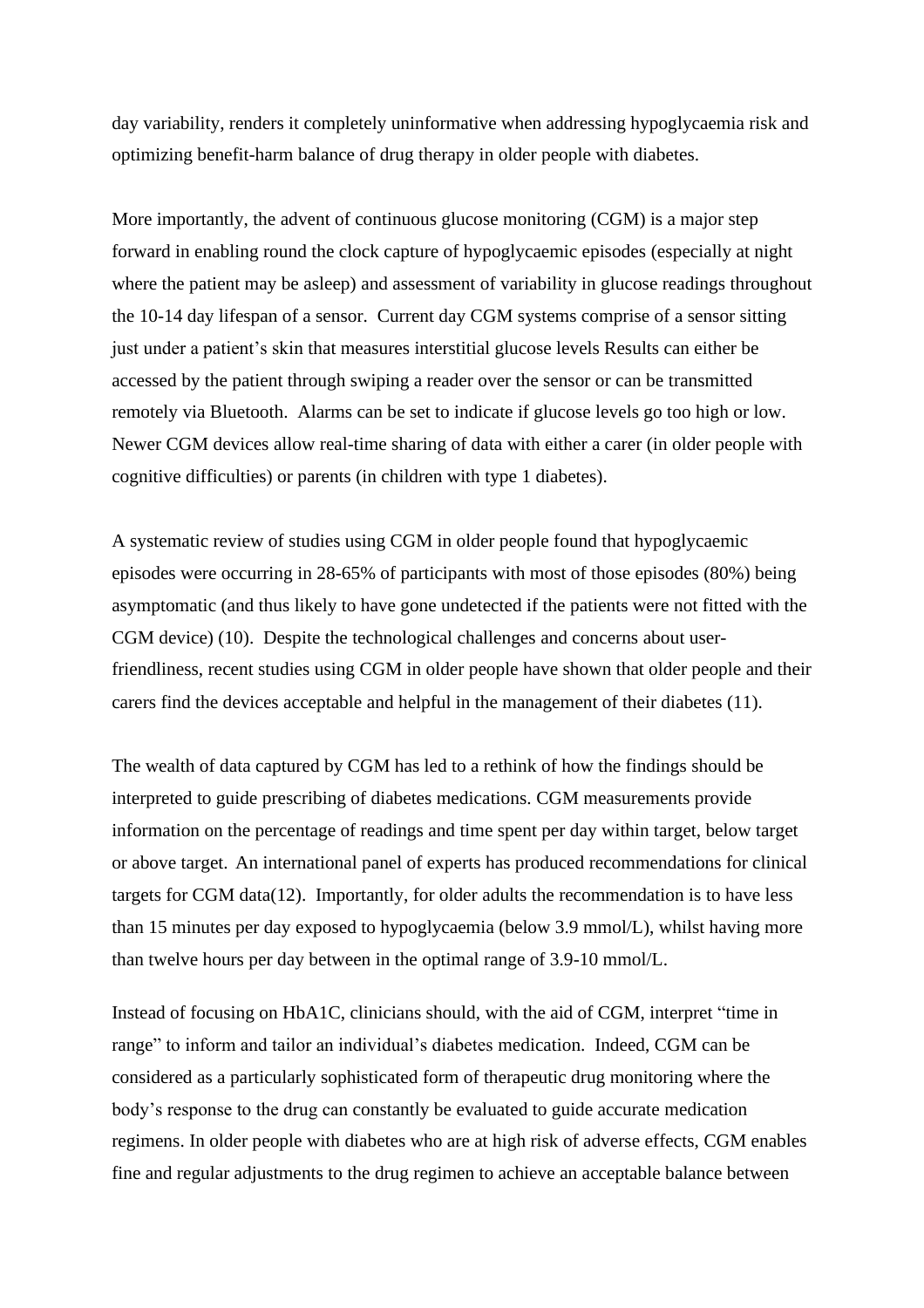benefit and harm, without the pain and inconvenience of frequent finger-prick testing. Clinicians and patients may be more confident and motivated to proceed with de-prescribing of sulfonylureas and insulin if CGM reveals hypoglycaemic episodes that they were completely unaware of.

There are a number of important issues with regards to further research and implementation of CGM:

- How often should CGM be used in older people with diabetes who are at high risk of hypoglycaemia, and is intermittent use a valid approach?
- Can interpretation of the CGM findings and changes to medication (such as deprescribing of insulin and sulfonylureas) be safely conducted in primary care?
- Can deployment CGM ultimately lead to reduction in serious hypoglycaemia episodes and hospital admission in older people with diabetes?

At present, the availability of CGM for older people with diabetes has not been a priority in publicly-funded health services. For instance, in England, the National Health Service has prioritized CGM for patients with type 1 diabetes. There is no explicit mention of the role of CGM in older people with type 2 diabetes on medications which carry a high risk of hypoglycaemia (insulin, sulfonylureas), and who may need carer support (for example due to underlying dementia) with the management of their diabetes. The availability and costs of CGM for medical practice in developing and/or middle income countries is a challenge. If CGM were to be used intermittently in older people with diabetes, research will need to be carried out to prove that its costs can be offset by rationalising diabetes medications and reduction in adverse events (eg emergency attendances, hospitalisations, falls and fractures).

The healthcare community has to seriously think about older people with diabetes (especially those on insulin or sulfonylureas, as well as memory problems) and how best to manage diabetes in later life.

The focus should be on minimisation of hypoglycaemia through careful CGM-guided adjustment of drug therapy, rather than the relentless pursuit of HbA1c targets. This will require an enormous shift in mindset by healthcare professionals and policy makers. Is it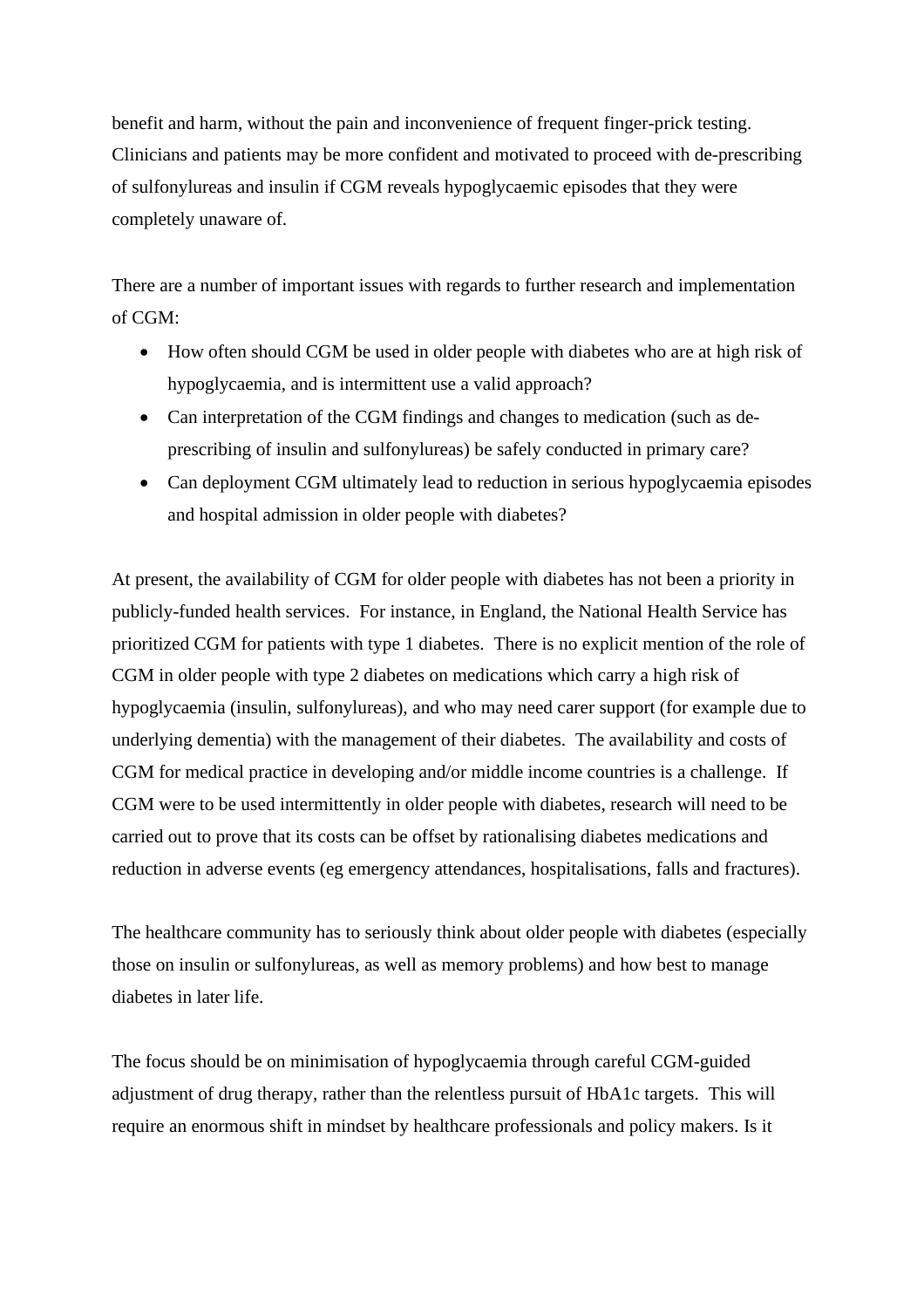really appropriate in a 90-year old patient with diabetes to pursue an HbA1c target whose main benefit is reduction of long-term complications in the next 10 or 20 years? We have to realise that avoiding immediate harm from hypoglycaemia in older people with diabetes is far more pertinent than using HbA1c targets. It is time to rethink.

Competing Interests: The authors have no competing interests to declare.

#### **List of Figures**

Figure 1 Simulated examples of blood glucose variability throughout the day in three patients who may have similar HbA1C readings